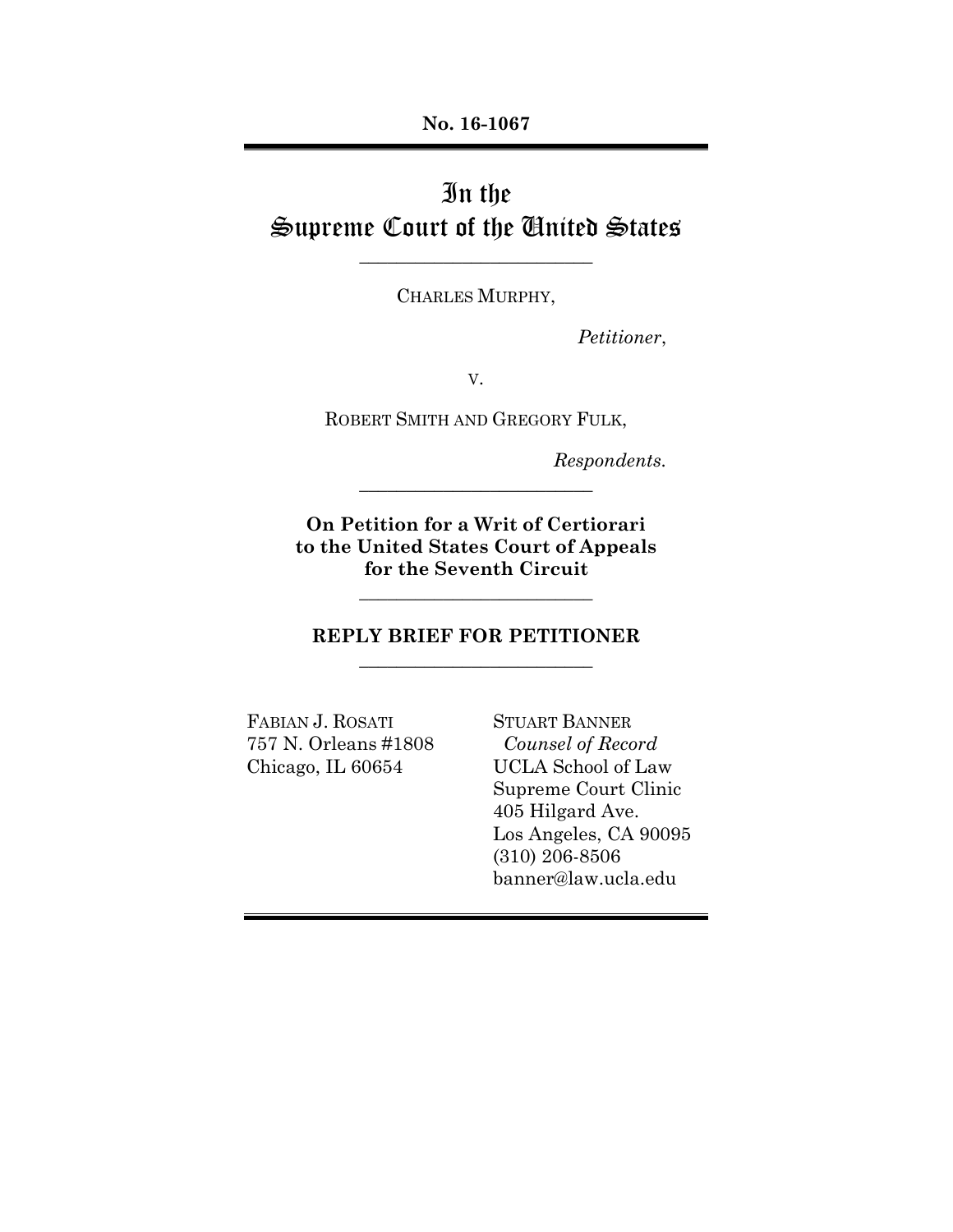# **TABLE OF CONTENTS**

| REPLY BRIEF FOR PETITIONER  1                                                         |  |
|---------------------------------------------------------------------------------------|--|
|                                                                                       |  |
| II. This issue arises whenever a counseled<br>prisoner wins damages in a section 1983 |  |
| III. Respondents' view of the statute is con-                                         |  |
|                                                                                       |  |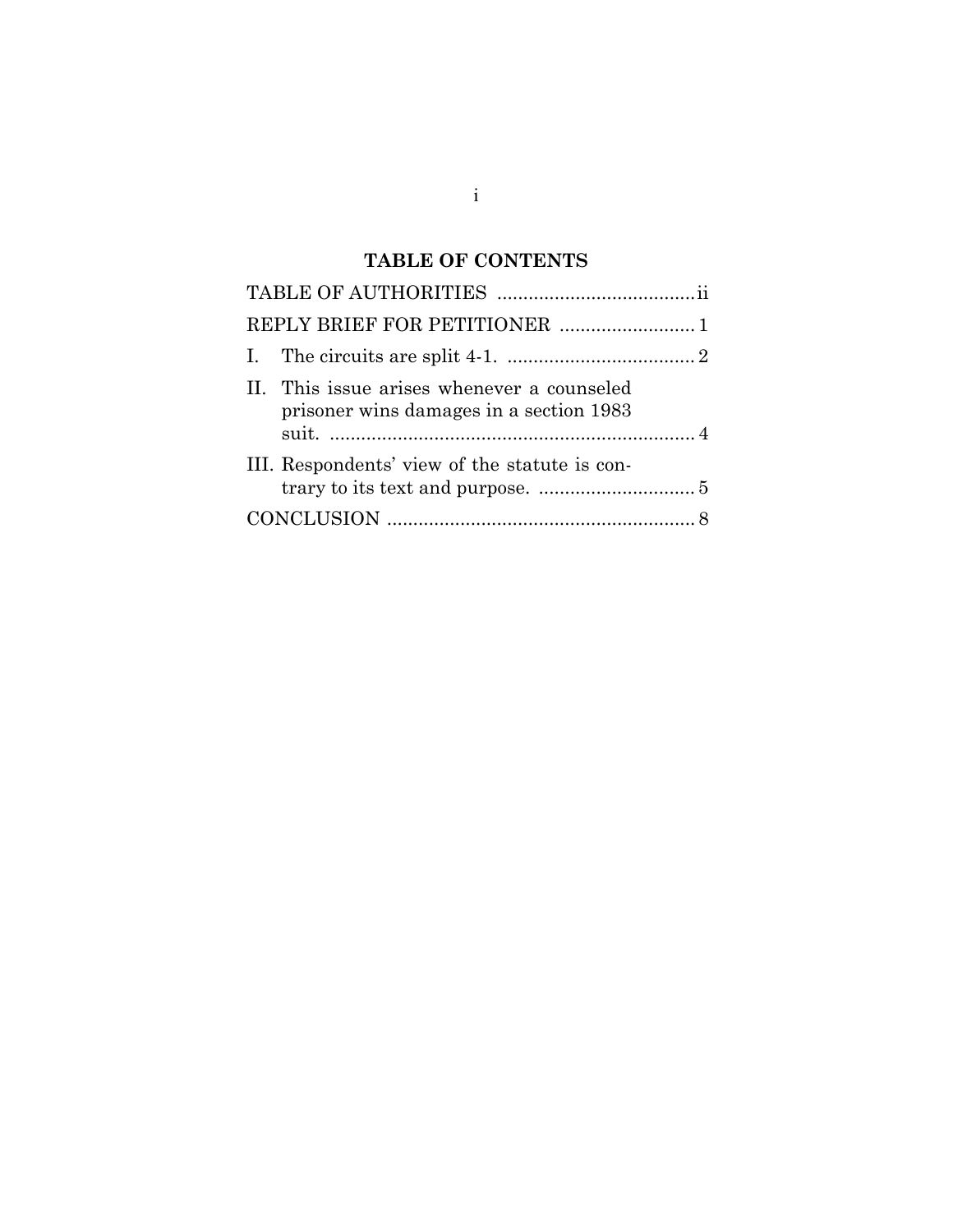# **TABLE OF AUTHORITIES**

# CASES

| Berrian v. City of New York, 2014 WL 6604641               |  |
|------------------------------------------------------------|--|
|                                                            |  |
| <i>Boesing v. Spiess, 540 F.3d 886 (8th Cir. 2008)  2</i>  |  |
| Hernandez v. Goord, 2014 WL 4058662                        |  |
|                                                            |  |
| Houston v. Cotter, 2017 WL 587178 (E.D.N.Y.                |  |
|                                                            |  |
|                                                            |  |
| Kensu v. Buskirk, 2016 WL 6465890 (E.D.                    |  |
|                                                            |  |
| <i>King v. Zamiara, 788 F.3d 207 (6th Cir. 2015) </i> 3    |  |
| Murphy v. Gilman, 2008 WL 2139611 (W.D.                    |  |
|                                                            |  |
| Parker v. Conway, 581 F.3d 198 (3d Cir. 2009)  2           |  |
| <i>Shepherd v. Goord, 662 F.3d 603 (2d Cir. 2011) 2, 3</i> |  |
| Sutton v. City of Yonkers, 2017 WL 105022                  |  |
|                                                            |  |
| Sutton v. City of Yonkers, 2017 WL 1180918                 |  |
|                                                            |  |

# **STATUTES**

## OTHER AUTHORITY

| Margo Schlanger, <i>Trends in Prisoner</i>  |  |  |
|---------------------------------------------|--|--|
| Litigation, as the PLRA Enters Adulthood, 5 |  |  |
|                                             |  |  |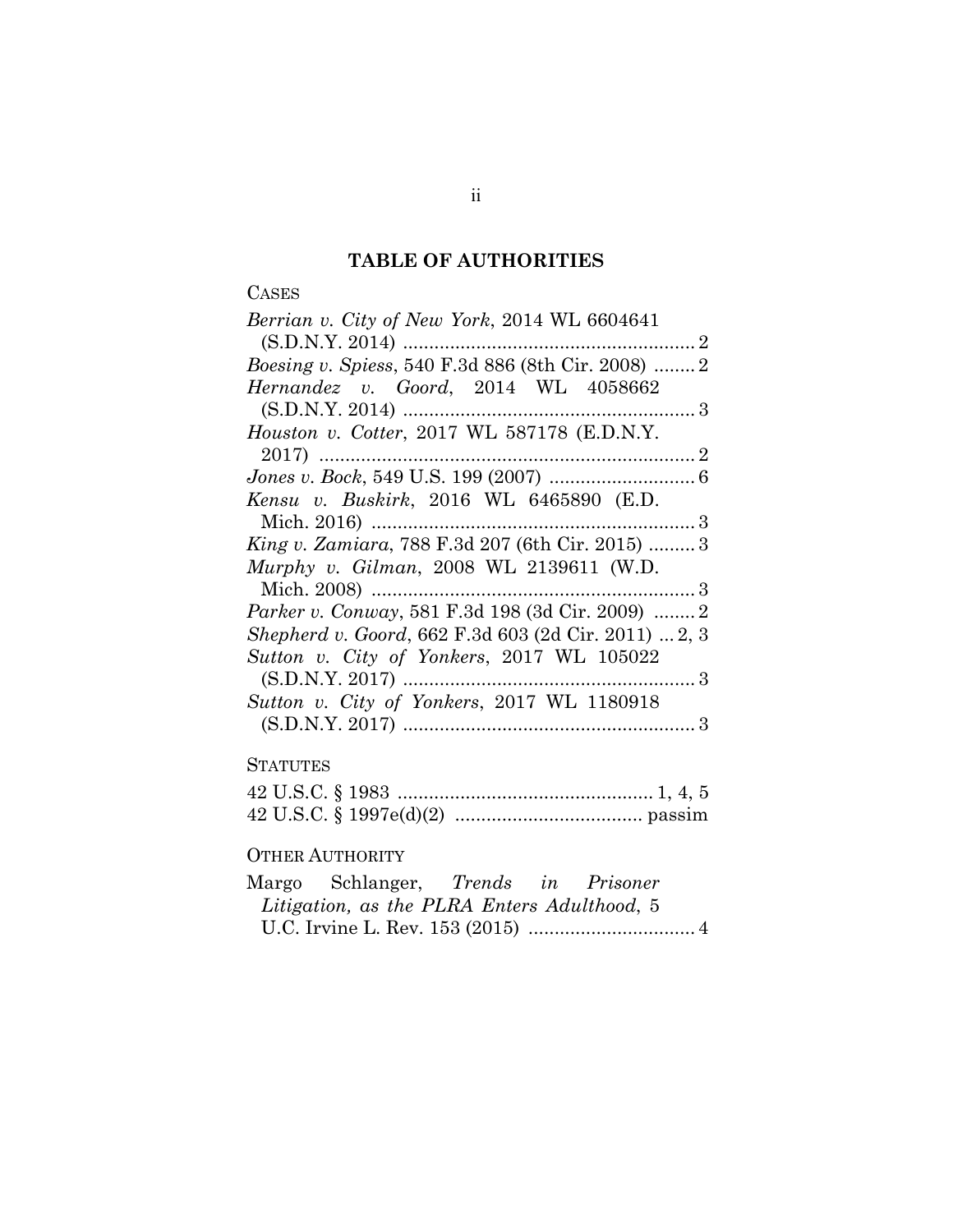#### **REPLY BRIEF FOR PETITIONER**

Respondents acknowledge, as did the Court of Appeals below, that the circuits are divided on the question presented. Respondents instead argue: (1) that the circuits are split 2-1, not 4-1; (2) that the question arises infrequently; and (3) that the decision below is correct. Respondents are mistaken in all three respects.

First, there are four circuits, not two, that have interpreted the statute literally, to give district courts the discretion to apply any percentage of the judgment, "not to exceed 25 percent," toward attorney's fees. While respondents are correct that some of the circuits have not discussed the issue at great length, that is because it is so simple that extended discussion would be silly.

Second, the issue arises frequently—indeed, it arises every time a counseled prisoner wins damages under 42 U.S.C. § 1983.

Third, the decision below is contrary to both the text and the purpose of the statute. The statute provides that the portion of the judgment to be applied to attorney's fees is "not to exceed 25 percent." 42 U.S.C. § 1997e(d)(2). Congress could not have been any clearer in authorizing district courts to choose the appropriate percentage, so long as the percentage is no greater than 25 percent. This provision comes into play only after the prisoner has already won his lawsuit, so interpreting it literally will not encourage frivolous suits, as respondents profess to fear. The only effect of a literal interpretation will be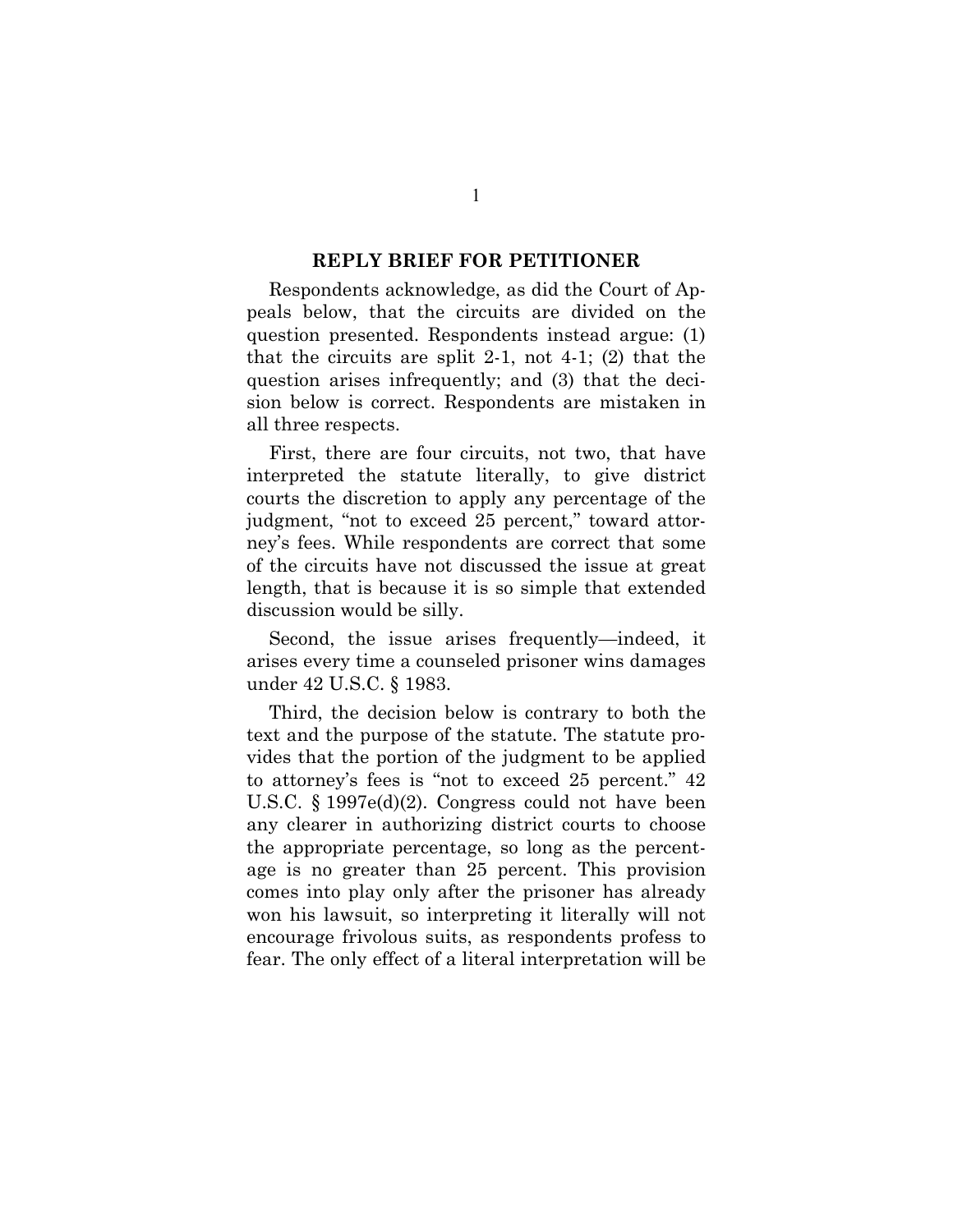to deter the sort of egregious misconduct by prison guards that took place in this case.

#### **I. The circuits are split 4-1.**

Respondents concede (BIO 8) that the Third and Eighth Circuits disagree with the Seventh. *See Parker v. Conway*, 581 F.3d 198, 205 (3d Cir. 2009) ("The PLRA's 25-percent provision does not require a district court to apply 25 percent of the judgment to satisfy an attorney's fee award"); *id.* at 205-6 n.7 (expressly rejecting the Seventh Circuit's view); *Boesing v. Spiess*, 540 F.3d 886, 892 (8th Cir. 2008) ("the phrase 'not to exceed 25 percent' clearly imposes a maximum, not a mandatory, percentage").

But respondents err in claiming (BIO 6-7) that the Second and Sixth Circuits do not also disagree with the Seventh. In *Shepherd v. Goord*, 662 F.3d 603, 607 (2d Cir. 2011), the Second Circuit observed that the statute "requires the district court to apply some part of the monetary judgment awarded to plaintiff, 'not to exceed 25 percent,' against any fee award." The Second Circuit accordingly affirmed an award of 10 percent. *Id.* at 610. While the issue was not litigated in *Shepherd* because the amount at stake was so small, *id.* at 604 n.1, the district courts in the Second Circuit, one explicitly relying on *Shepherd*, now understand that they have the authority to apply less than 25 percent of a judgment to satisfy attorney's fees. *See Houston v. Cotter*, 2017 WL 587178, \*5 n.7 (E.D.N.Y. 2017) (applying a nominal \$1 from a \$5,000 judgment); *Berrian v. City of New York*, 2014 WL 6604641, \*4 (S.D.N.Y. 2014) (relying on *Shepherd* and applying a nominal \$1 from a \$65,000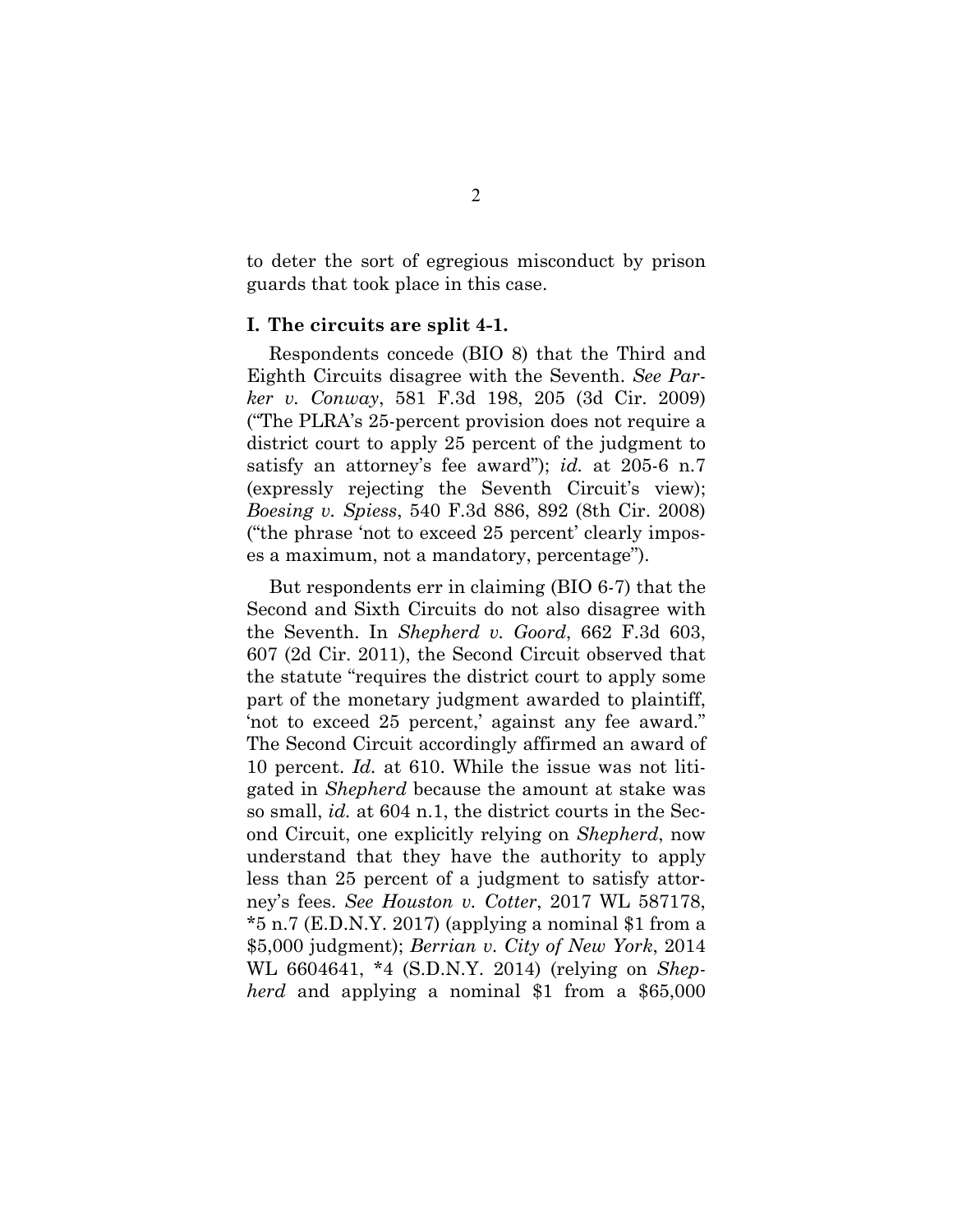judgment); *Hernandez v. Goord*, 2014 WL 4058662, \*13 (S.D.N.Y. 2014) (applying approximately 5 percent of the judgment).1

The Sixth Circuit likewise disagrees with the Seventh. In *King v. Zamaria*, 788 F.3d 207, 218 (6th Cir. 2015), the Sixth Circuit observed that "some courts have determined that requiring plaintiffs to pay as little as \$1 in attorney fees from the judgment is appropriate." The Sixth Circuit then instructed the district court "to exercise its discretion to apply some percentage of the judgment, not to exceed 25 percent, to attorney fees." *Id.* Contrary to respondents' view (BIO 7), the issue was squarely presented in *King*, because the parties were disputing the lawfulness of the district court's apportionment of fees. *Id.* The district courts in the Sixth Circuit, before and after *King*, have exercised their discretion to apply less than 25% of the judgment. *See Kensu v. Buskirk*, 2016 WL 6465890, \*5 (E.D. Mich. 2016) (applying 1% of the judgment); *Murphy v. Gilman*, 2008 WL 2139611, \*2 (W.D. Mich. 2008) (applying a nominal \$1 from a judgment of \$2.75 million).

Respondents suggest (BIO 8) that "the reasoning in these cases" does not go on long enough to be "the kind of percolation that ought to precede the grant of certiorari." But this issue is so simple that no

 $\overline{a}$ 

<sup>1</sup> As respondents note (BIO 6), a Magistrate Judge within the Second Circuit has asserted that *Shepherd* offers no guidance, *Sutton v. City of Yonkers*, 2017 WL 105022, \*7 & n.9 (S.D.N.Y. 2017), but this portion of the Magistrate Judge's opinion was not adopted by the District Court, which determined that the PLRA did not even apply to the case. *Sutton v. City of Yonkers*, 2017 WL 1180918, \*3-4 (S.D.N.Y. 2017).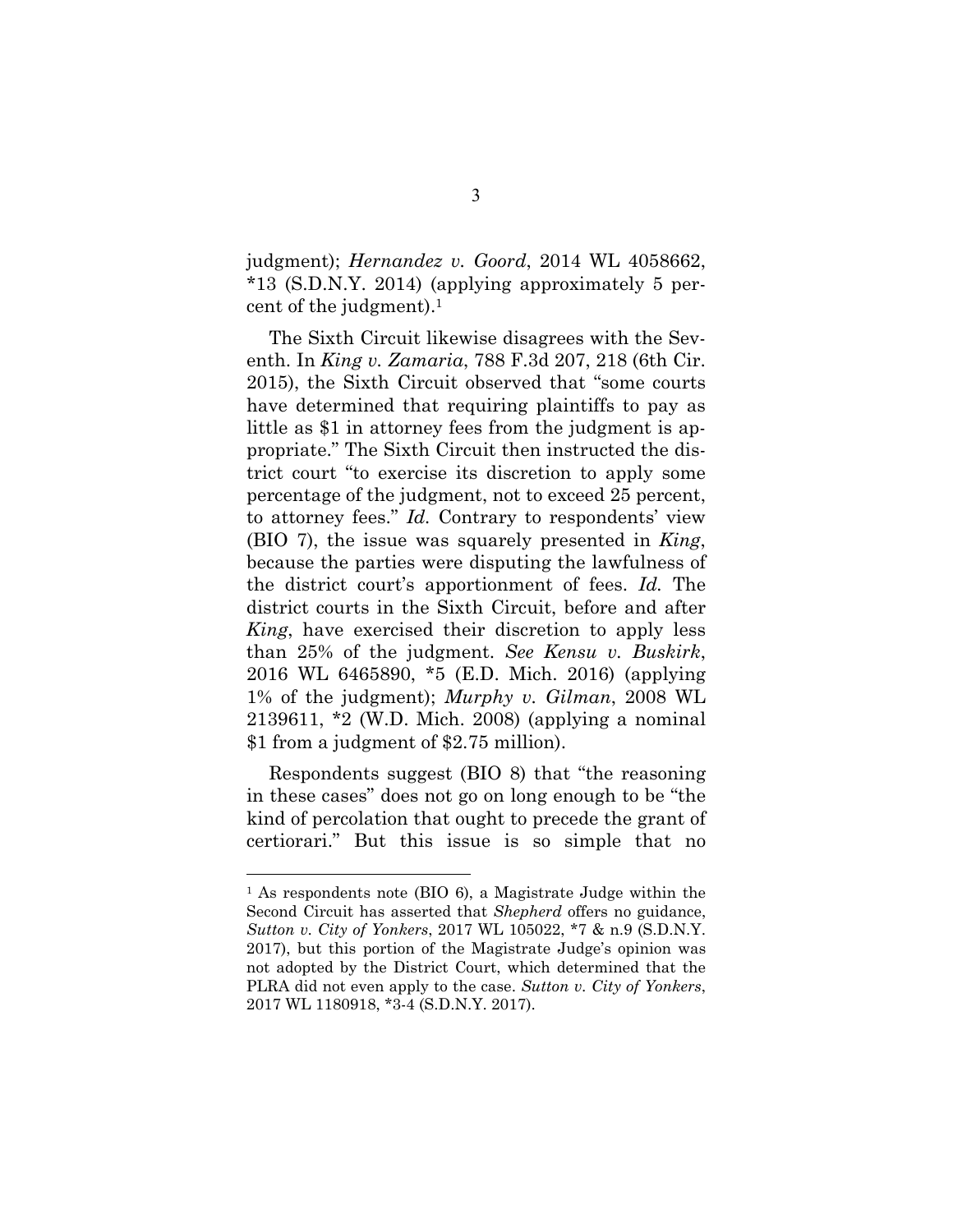lengthy reasoning is required. The question is whether the phrase "a portion of the judgment (not to exceed 25 percent) shall be applied" authorizes district courts to apply a portion of the judgment that is less than 25 percent. Of course it does. Until they start paying judges by the word, it would be astonishing to find an opinion that devotes more than a few sentences to this question.

Respondents are on no firmer ground in speculating (BIO 8) that the circuits on the majority side of the split will now revisit the issue en banc in light of the decision below. It is very unlikely that any circuit will abandon a literal and sensible interpretation of the statute for the Seventh's Circuit's view, which is contrary to the statute's text and purpose. It is far more likely that the Seventh Circuit will continue to stand alone until this Court intervenes.

## **II. This issue arises whenever a counseled prisoner wins damages in a section 1983 suit.**

 $\overline{a}$ 

Respondents erroneously suggest (BIO 8-11) that the question presented arises infrequently. In fact, it arises in every case in which a counseled prisoner wins damages in a section 1983 suit. No one seems to know exactly how often that is. Based on one set of assumptions, we presented one estimate in our certiorari petition; respondents, using a different set of assumptions, offer a smaller estimate.2 But the

<sup>2</sup> For what it's worth, respondents' lower figure appears to result primarily from a misinterpretation of Table 3 in Margo Schlanger, *Trends in Prisoner Litigation, as the PLRA Enters Adulthood*, 5 U.C. Irvine L. Rev. 153, 164 (2015). Using 2012 as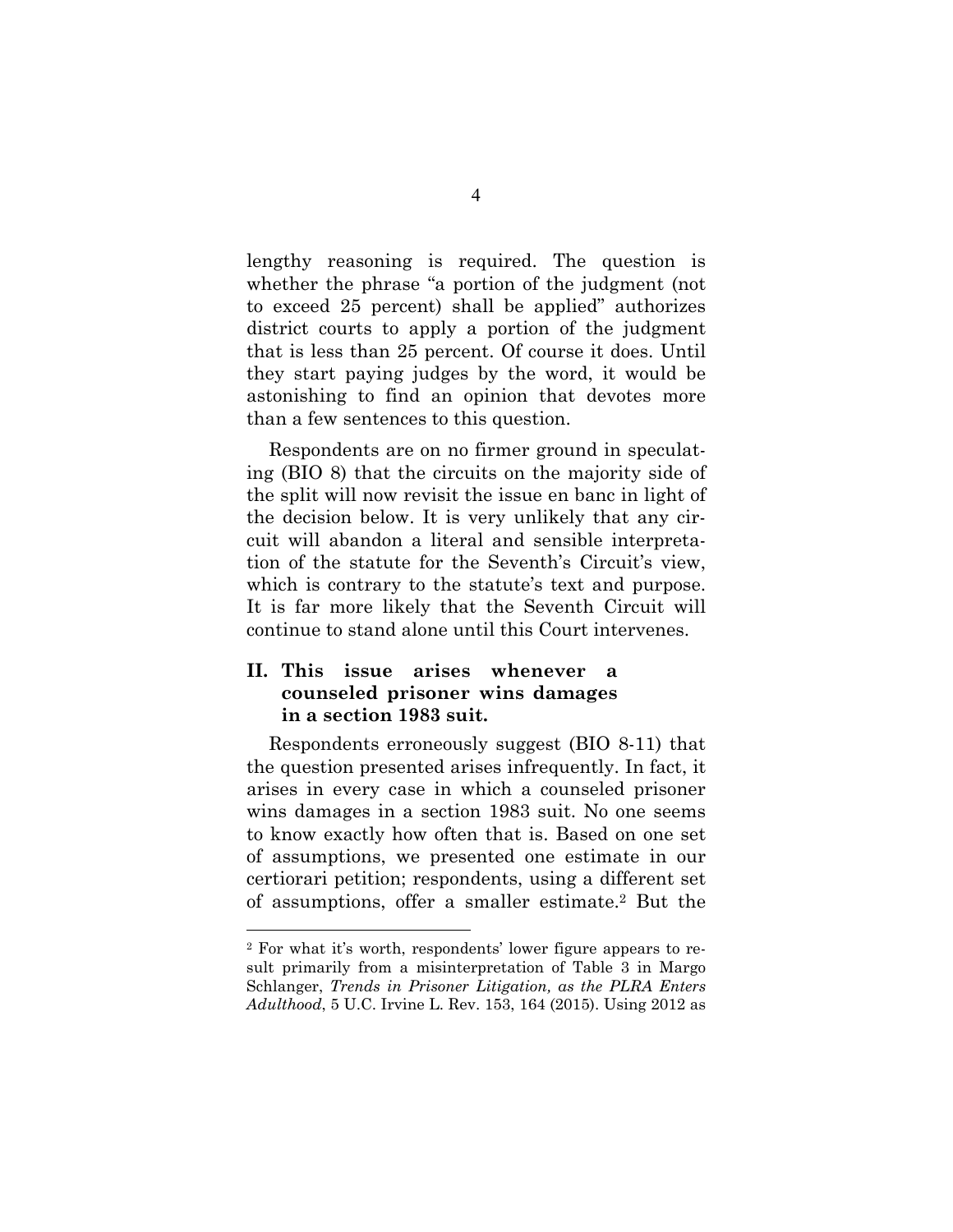exact number does not matter much. Even on respondents' assumptions, the issue arises in more than 100 cases per year (BIO 10), which is plenty. The issue arises more frequently than most issues on which the Court grants certiorari.

Respondents further err in conflating (BIO 11) the frequency with which the issue arises with the number of district court opinions on Westlaw that address the issue. When prisoners win lawsuits, district courts almost certainly apportion attorney's fees without writing opinions in many cases. Even when district courts do write opinions, many never appear on Westlaw. No matter how one slices the available data, this issue arises every time a counseled prisoner wins damages in a section 1983 suit.

#### **III. Respondents' view of the statute is contrary to its text and purpose.**

The statute provides that "a portion of the judgment (not to exceed 25 percent) shall be applied to satisfy the amount of attorney's fees." 42 U.S.C. § 1997e(d)(2). Statutory text does not get any clearer than that. Some portion of the judgment must be applied to attorney's fees, and that portion cannot exceed 25 percent.

Respondents contend (BIO 12) that the statute "contains no discretion-triggering" language, but that is not so. By authorizing district courts to apply a portion of the judgment "not to exceed 25 percent,"

 $\overline{a}$ 

an example, prisoners prevailed in 11.1% of judgments, which constituted 90.9% of terminations—an approximate 10% success rate in all suits. Respondents are counting only prisoner victories *at trial*, which is a much smaller number.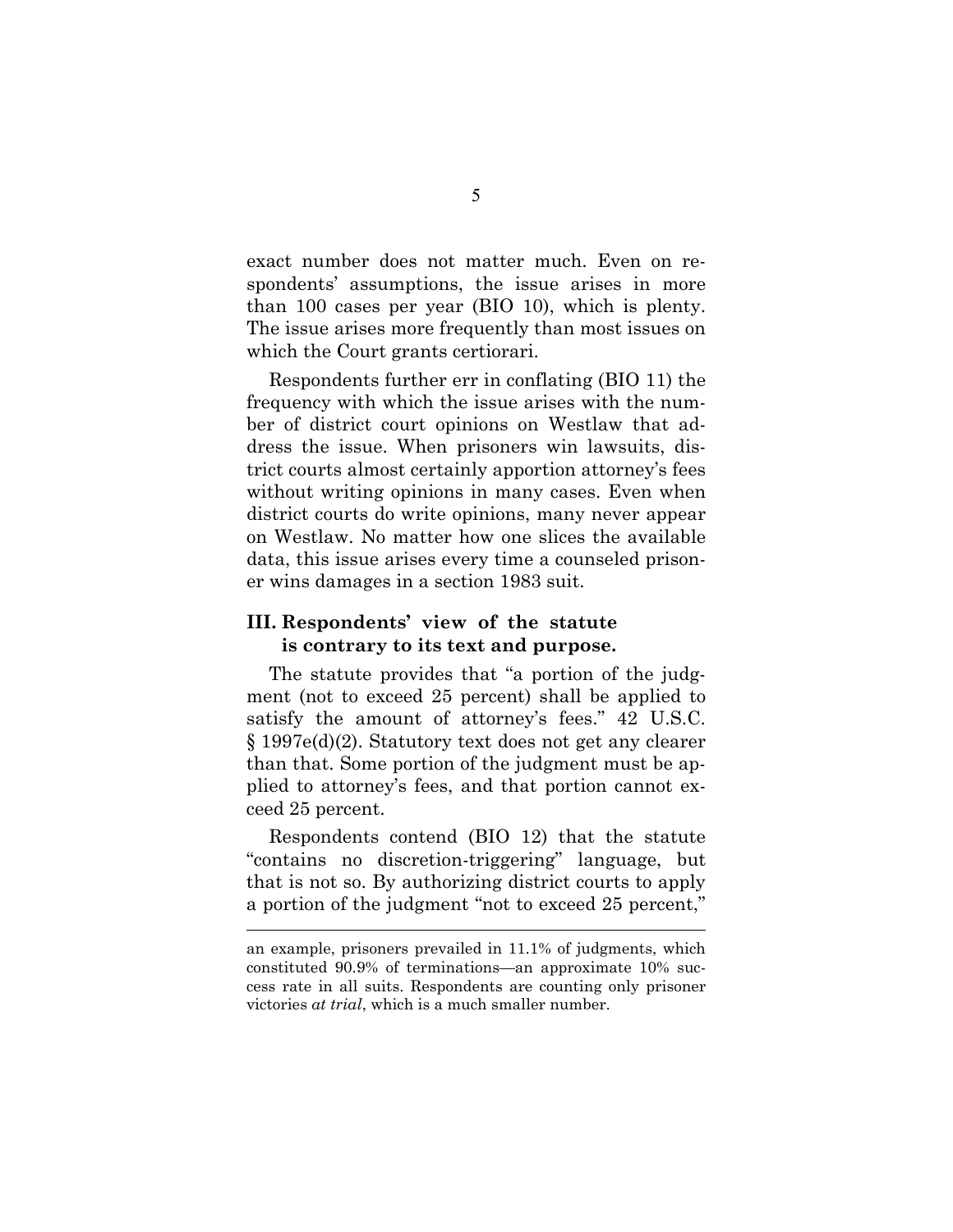the statute plainly gives district courts the discretion to choose any percentage that does not exceed 25 percent. Respondents likewise err in suggesting (BIO 12-13) that the statute "instructs district courts to look first to the judgment to 'satisfy' the fee award." The statute says nothing of the kind. All it says is that some portion of the judgment, not to exceed 25 percent, should go toward the attorney's fees.

Most of respondents' merits argument (BIO 13-17) is understandably directed at the statute's purpose rather than its text. But respondents are mistaken here as well, for two reasons.

First, the purpose of the Prison Litigation Reform Act was not merely to deter frivolous suits. It was to "filter out the bad claims and facilitate consideration of the good." *Jones v. Bock*, 549 U.S. 199, 204 (2007). The particular provision at issue in our case applies only to meritorious suits. Before it can come into play, the prisoner must already have prevailed. Congress evidently intended to give District Courts some discretion to make defendants pay a greater share of the attorney's fees in egregious cases like ours, in which respondents administered such a savage beating that they crushed Charles Murphy's eye socket. To this day, six years after the beating, Murphy's vision remains doubled and blurred. A literal interpretation of the statute will not encourage frivolous suits, but perhaps it will deter similar misconduct by prison guards in the future.

Second, respondents profess to worry (BIO 16-17) that a literal interpretation of the statute will engender collateral litigation over the appropriate per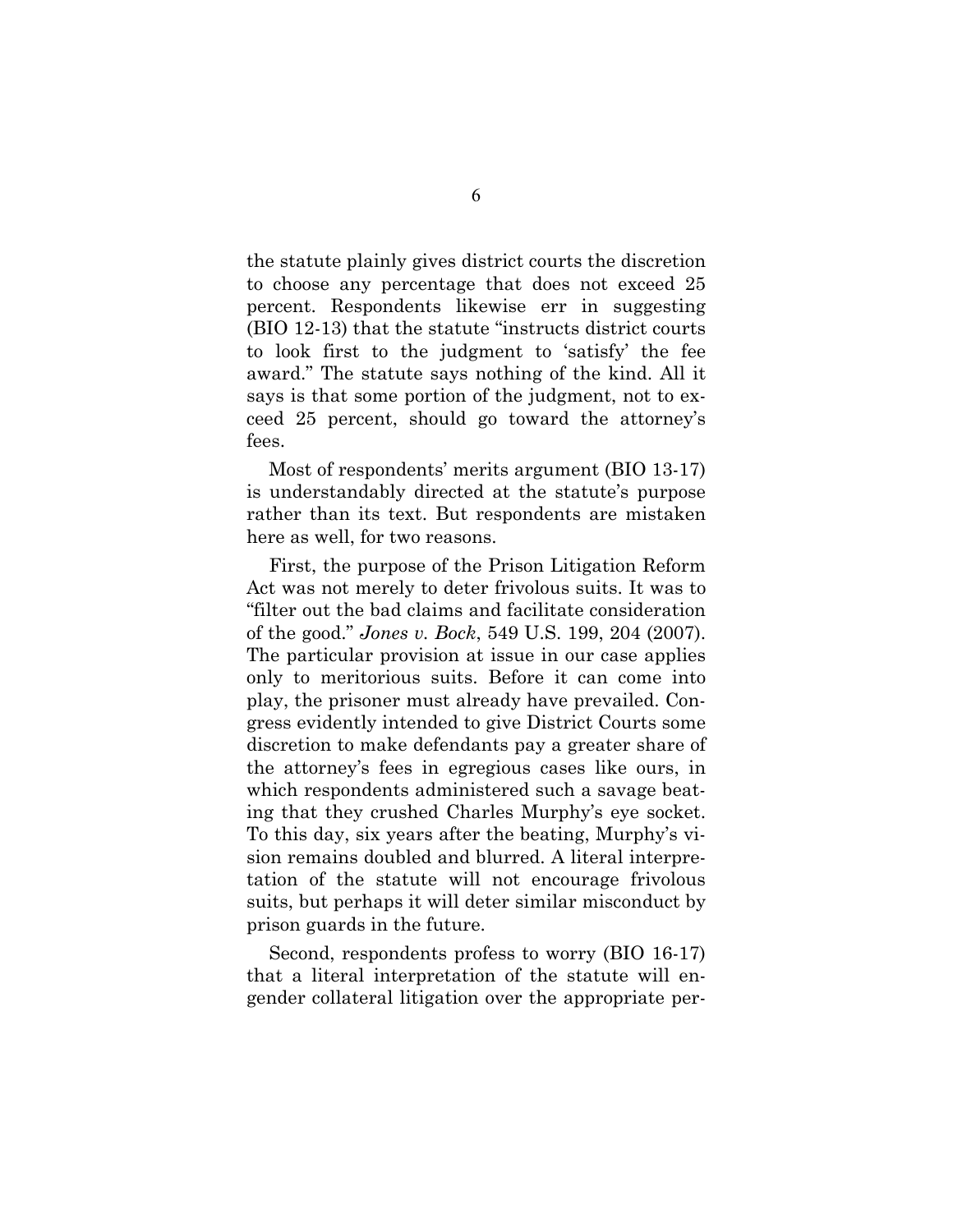centage of the judgment to be applied to attorney's fees. This worry is unfounded. District courts outside the Seventh Circuit have been exercising the discretion conferred by section 1997e(d)(2) for more than two decades now, without experiencing any burden. By the time the district court apportions the attorney's fees, the court has already presided over the case from start to finish, so the court knows everything it needs to know. No collateral litigation is required.

Of course, even if respondents' policy concerns were well founded, they could not override the plain text of the statute. The Seventh Circuit's non-literal interpretation denies district courts the discretion Congress intended them to have, and leaves prisoners whose constitutional rights have been violated with smaller net recoveries than Congress intended them to receive.